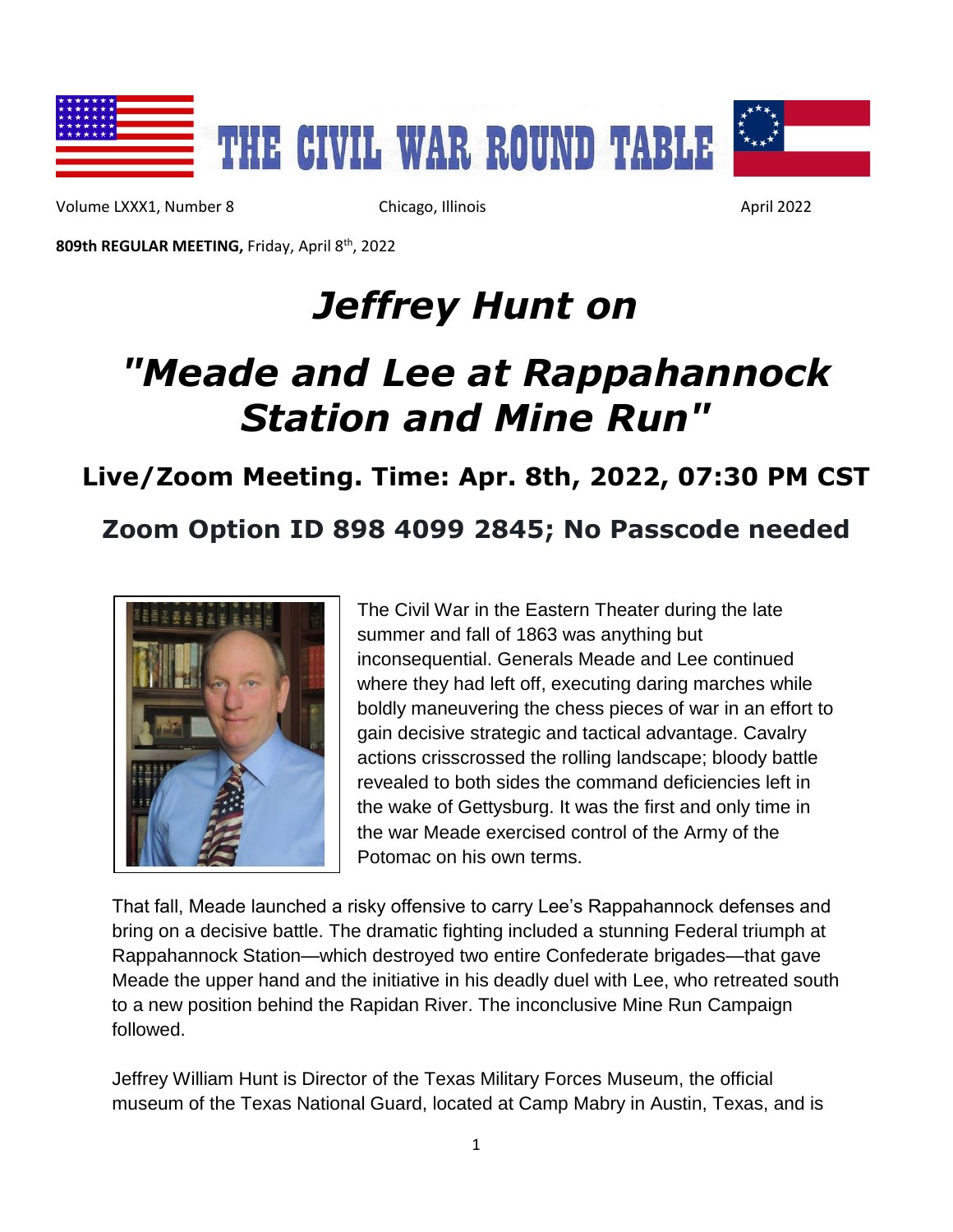an Adjunct Professor of History at Austin Community College, where he has taught since 1988. Prior to taking the post at the Texas Military Forces Museum, he was the Curator of Collections and Director of the Living History Program at the Admiral Nimitz National Museum of the Pacific War in Fredericksburg, Texas for 11 years. He holds a Master's Degree in History from the University of Texas at Austin.

Mr. Hunt's writing credits include his book, The Last Battle of the Civil War: Palmetto Ranch, and his three volumes on the aftermath of the Gettysburg Campaign, Meade and Lee After Gettysburg: From Falling Waters to Culpeper Court House, Meade and Lee at Bristoe Station, and his latest book, Meade and Lee at Rappahannock Station.

### **Battlefield Preservation**

**\_\_\_\_\_\_\_\_\_**

A year ago, we announced a fundraising campaign to protect 108 acres of property where two significant Civil War battles were fought, and where men on both sides, Federal and Confederate, stood their ground, engaged in fierce firefights, and lost their lives. We called this project "Pickett's Charge Five Times as Large." Thanks to your support we can now move to next phase of this landmark effort.

There are few opportunities to save the hallowed ground where two battles occurred. But given the support and generosity of fellow Trust members, were we able to raise sufficient funds for the one-acre tract where fighting occurred two years apart. Now we have the opportunity to secure **99 additional acres at what we call "The Intersection," around the site of the original McGhee farmhouse that will allow us to unite these properties.** This is an unprecedented opportunity to preserve contiguous battlefield property for prosperity.

Because of the size of the property that encompasses these two battles, the Trust has divided up the project into a multi-year campaign we are calling the *Gaines' Mill & Cold Harbor Saved Forever Campaign*. Our efforts to secure the 99 acres at the property amount to Phase Two. We now need to raise \$529,429 to match the \$1,192,430 that has already been committed by generous benefactors.

While engaging in Phase Two, we were also alerted to the opportunity to **secure 51 acres where Second Deep Bottom was fought southeast of Richmond.** This purchase opportunity will help us unite already protected land encompassing at this important battlefield site also known as Fussell's Mill. The funds needed for Phase Two of the Saved Forever Campaign include the cost of the Second Deep Bottom site because the opportunity to get these properties at the same time is too enticing to miss.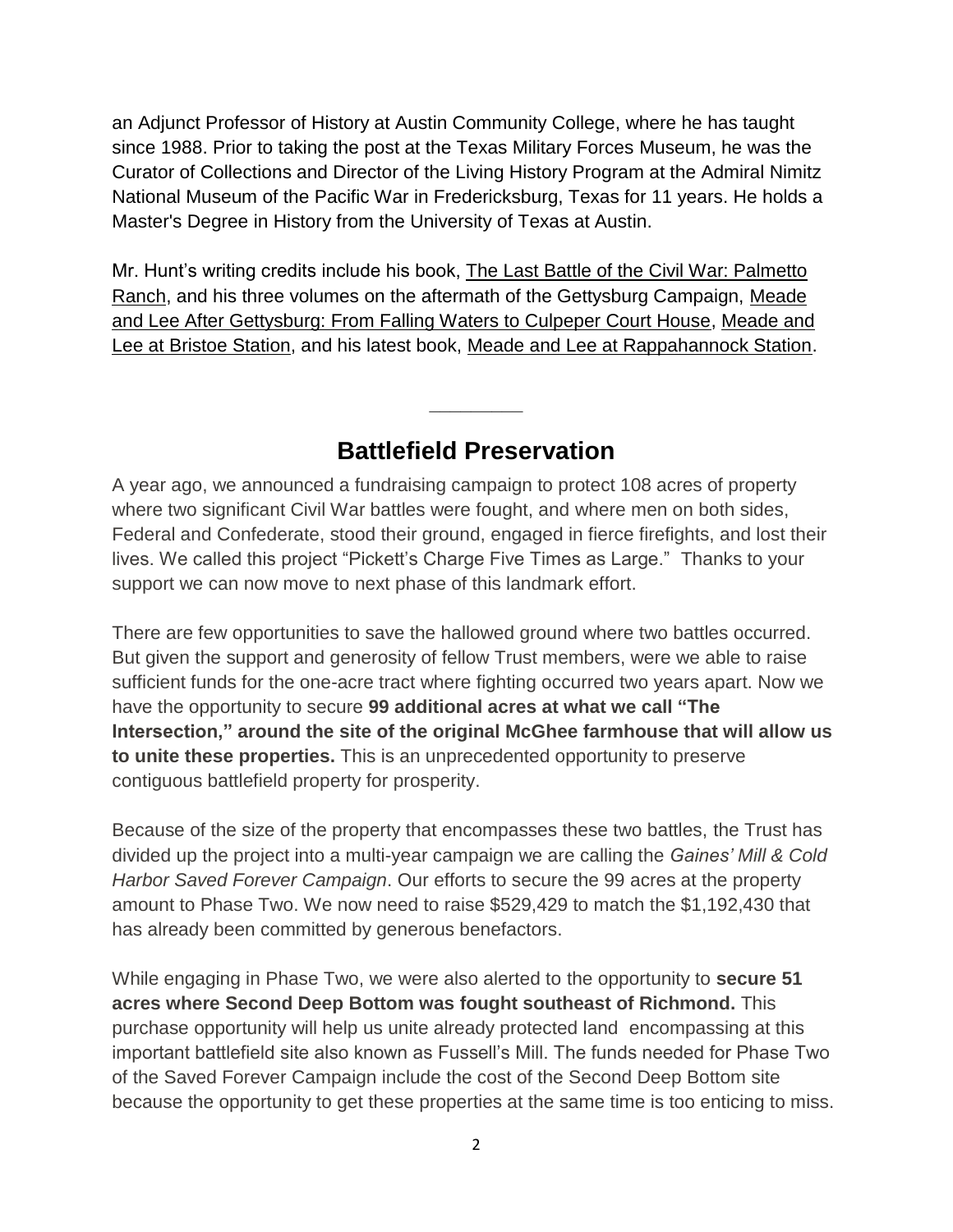The significance of the land where so many pertinent battles were fought north of Richmond cannot be understated. And the threat that we face — the loss of historic property where men fought and died — to encroaching suburban development, retail, and other projects is very real.

We are in a race against time and deep pockets to ensure that America's hallowed ground is preserved for current and future generations to enjoy. Please make your most generous gift today to help us raise \$529,429 and save 150 critical acres of land where two hard-fought battles provided temporary victories to Confederate forces.

The American Battlefield Trust

## **March Meeting**

**\_\_\_\_\_\_\_\_\_**

#### **By Mark Matranga**

The Civil War Round Table's March 11, 2022, 809th Regular Meeting featured **Mark Laubacher** and an informative lecture on *"A Hospital of Firsts: USS Red Rover."*  This former Confederate ship, damaged during the battle of Island Number 10 in March 1862 and captured thereafter, was converted and saw service in the Army's Western Gunboat Flotilla and later in the U.S. Navy. It became the first naval hospital ship and would go on to contribute to many Civil War innovations.

The *Red Rover*, a Mississippi merchant steamer converted to a barracks ship and floating battery by the Confederate Navy, came under fire at Island Number 10 in March 1862 and was badly damaged and abandoned near New Madrid, Missouri. Following the battle, it was captured by the Ironclad *Mound City* on April 7 and refitted as a hospital ship. This came about when Captain George Wise saw the *Red Rover* as a 'floating hotel' that could be reconfigured as a hospital ship. Wise sought permission from Flag Officer Andrew Foote to "procure a good comfortable steamer" for use as a hospital ship. Permission was granted effective May 10, 1862; work to refit the *Red Rover* began at St. Louis and was completed at Cairo on June 10.

Under command of Captain McDaniel and Assistant Surgeon George Bixby, Red Rover received its first patient the next day, June 11, 1862 – Seaman David Sans from the *USS Benton* who suffered from cholera. Her case load soon expanded to 56 patients, and a week later she took on 37 trauma cases, sailors with extreme burns, scalded when the *Mound City's* boiler exploded. Thus was christened the first hospital ship in American history.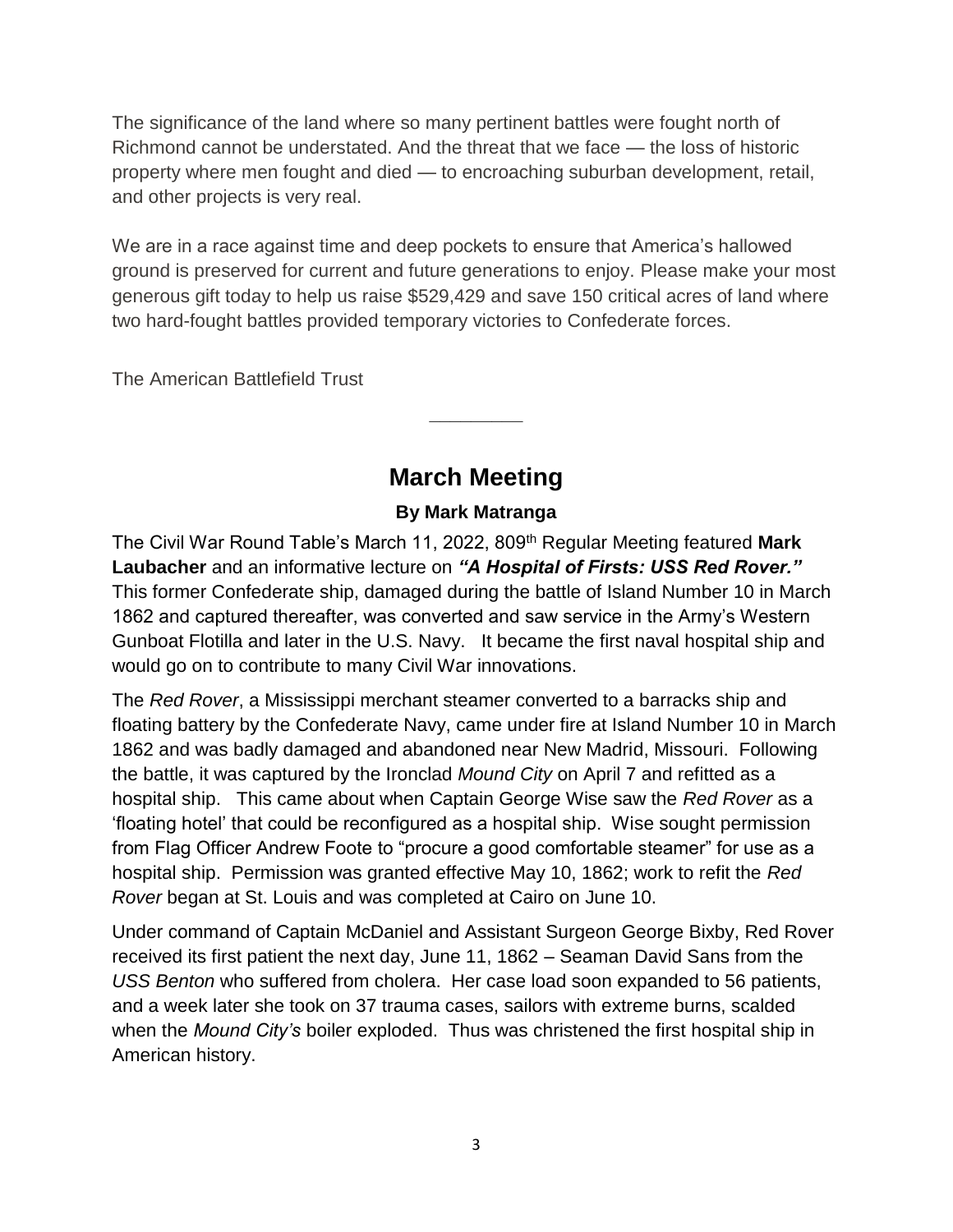Although the Union had been using river boats to move casualties north to hospitals, these were not equipped to treat the sick and wounded. *Red Rover* was the first ship designed to treat illness and injury afloat: facilities such as an operating theater, an elevator to transfer the sick from lower to upper decks, gauze blinds for protection from cinders and smoke, and separate galley, kitchen and laundry facilities and bathrooms for patients. According to Captain Pennock, Commander of the Cairo Naval Depot, *Red Rover* was "supplied with everything necessary for the restoration to health of sick and disable seamen." Captain Wise added that "all the conveniences and appliances of a hospital are fully provided, and to these are added the neatness and order essential to so large and establishment."

*Red Rover's* staff consisted of 12 officers, 25 crew, and 30 plus medical personnel. It could accommodate 200 patients; average daily census was 50. The ship took on nonmilitary crew in Memphis after the *Mound City* explosion, among them a nun, Sister M. Angela of the Sisters of the Holy Cross. Eight nuns eventually served, receiving 50 cents a day in wages - Sister M. Adela served throughout *Red Rover's* entire period of active duty. Other civilians served as nurses, launderesses, and chambermaids at pay ranging from seven to twenty dollars per month. One, Ann Graves, was on the payroll as a chambermaid effective April 1862 at 20 dollars a month. Five former slaves were hired as nurses, including Ann Bradford Stokes whose initial status was 'contraband' but who later received a pension for her service.

*Red Rover* was purchased by the Navy on September 30, 1862 and commissioned in the U.S Navy on December 20 as part of the Mississippi Squadron. It had two engines and five boilers; for defense it mounted a 32-pound cannon and had small arms aboard. Cruising speed was up to 9 knots; average was 5 knots. In addition to serving as a surgical center, the ship delivered medical supplies and evacuated soldiers from the front.

*Red Rover* was at the fall of Memphis (June 6, 1862), participated in the Arkansas Post expedition in January 1863, in operations near Vicksburg, and assisted in the Red River Campaign and at Fort Pillow in 1864. The ship eventually found its way to New Orleans before the end of the war. Of the 1,697 patients admitted through March 31, 1865, she achieved a 93% survival rate; *Red Rover* admitted additional patients thereafter (780) until decommissioned in November 1865.

By that time, Laubacher instructs, the *USS Red Rover* had become a 'Hospital of Firsts:' first U.S. Hospital ship with medical doctors and first U.S. Navy Hospital ship; it was also the first to allow nuns to serve and the first to employ and pay female civilians and African Americans. These caregivers became the model for the US Navy Nurse Corps, eventually established in 1908. A remarkable achievement for a salvaged river steamer that earned Admiral Porter's praise that a sailor, "sick and wounded, was cared for in a style never before dreamed of in the navy."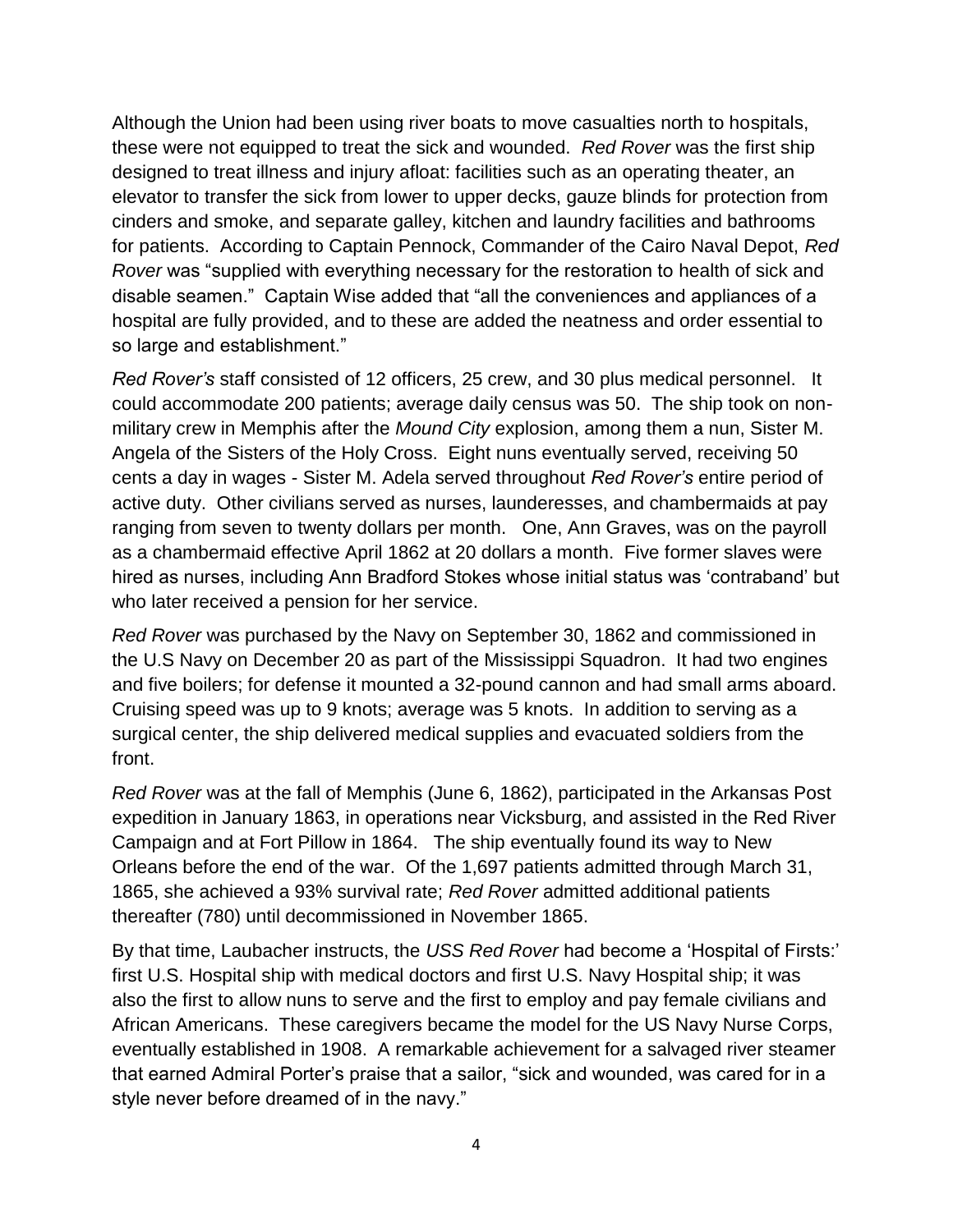

#### **BULLETIN BOARD**

The **Kenosha Civil War Museum** is putting on the following in-person/zoom programs:

**\_\_\_\_\_\_\_\_\_**

Friday, April 8<sup>th</sup> at noon. Drs. James R. Jewell and Eugene Van Sickle will present "The Questions Settled by 'That Night at Fort Wagner'"

For more on programs at the museum, visit <https://museums.kenosha.org/civilwar/events/>

The **Congress of Civil War Round Tables** is sponsoring a series of virtual Civil War Lectures by some of the nation's leading historians. Visit <http://www.cwrtcongress.org/lectures.html> to view the complete schedule and register

**\_\_\_\_\_\_\_\_\_\_\_**

**\_\_\_\_\_\_\_\_\_\_**

**Bruce Allardice**'s article on baseball during the Civil War era, "Runs, Runs and More Runs," which appeared in December's Baseball Research Journal, has won for The Society of American Baseball Research (SABR's) baseball history article of the year. The Award will be presented at SABR's National Convention this August.

#### **More Upcoming Local Civil War Events**

**\_\_\_\_\_\_\_\_\_\_\_**

Due to government-ordered shutdowns, CWRT events are being cancelled or going online on an ad hoc basis. Contact the sponsoring organization for up-to-date details. Check the **Announcements** section of the CWRT's website for additional coming events.

Apr. 1st, Northern Illinois CWRT: Peter Woods as "General Robert E. Lee"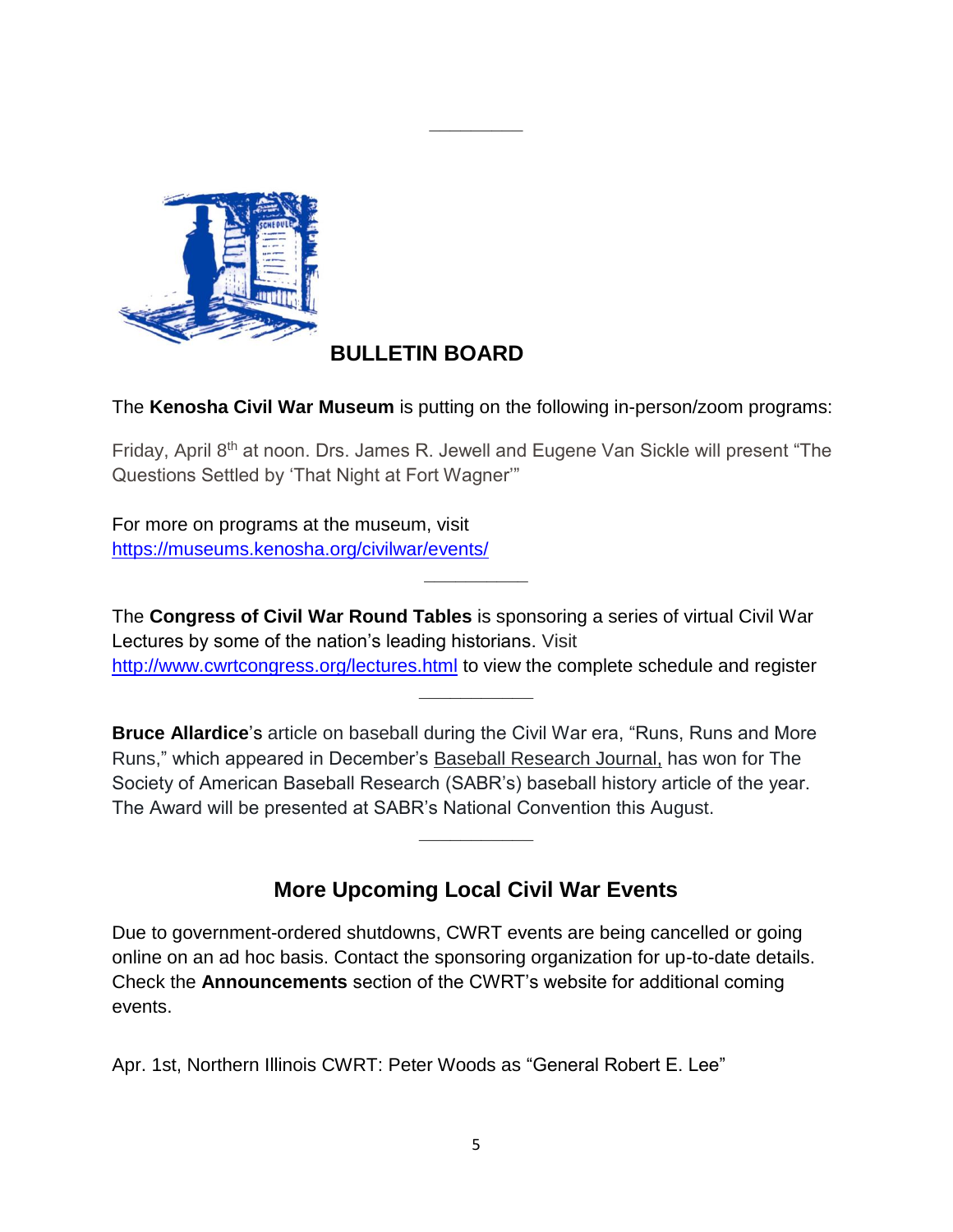Apr. 2nd, Two Old Goats in Cedar Lake: Gene Salecker on "Forrest's Johnsonville Raid"

Apr. 4th, Rock Valley (Rockford) CWRT: Rick Schaus on "Lee is Trapped and Must Be Taken: Eleven Fateful Days After Gettysburg"

Apr. 6th, Kankakee Valley CWRT: Roy Jackson on "Civil War Railroads"

Apr. 7th, Milwaukee CWRT: Jeffrey Hunt on "Meade and Lee at Rappahannock Station and Mine Run"

Apr. 12th, McHenry County CWRT: Steve Alban on "The Actual Causes of the Rebellion According to the Words of Joshua Giddings and Abraham Lincoln"

Apr. 16th, Salt Creek CWRT: Gene Salecker on "Nathan Bedford Forrest's 1864 Railroad Raid"

Apr. 19th, Lincoln-Davis CWRT: Ken Rutherford on "America's Buried History: Landmines in the Civil War"

Apr. 28th, South Suburban CWRT: Gordon Dammann on "Civil War Medicine"

## **Future Chicago CWRT Meetings**

**\_\_\_\_\_\_\_\_\_**

**\_\_\_\_\_\_\_\_\_**

May 13th: Dr. Thomas Carson on *Lincoln as Moral Exemplar* June 10th: Lauren Szady on *Politicians in Petticoats; Women in the Civil War*

**Zoom notice:** For the remainder of the 2021-22 year, a recurring zoom meeting has been set up. The Zoom option for viewing the presentation will use the same ID each time, and no passcode will be required.

## **West Virginia Battlefield Tour**

**\_\_\_\_\_\_\_\_\_**

Our annual battlefield tour is June 15-19 this year (a little later than usual), and will visit an area we've never been to before as a group—the battlefields of West Virginia. Tour information is on the CWRT's website.

#### **Bearss Book Award**

**\_\_\_\_\_\_\_\_\_**

Edwin Cole Bearss, the Chief Historian Emeritus of the National Park service passed away in September 2020. Ed was a decorated Marine veteran of World War II, and a renowned historian, but most of us remember him as the legendary guide for our round table, leading us on some 60 tours. He was a prolific author and historian, and two of